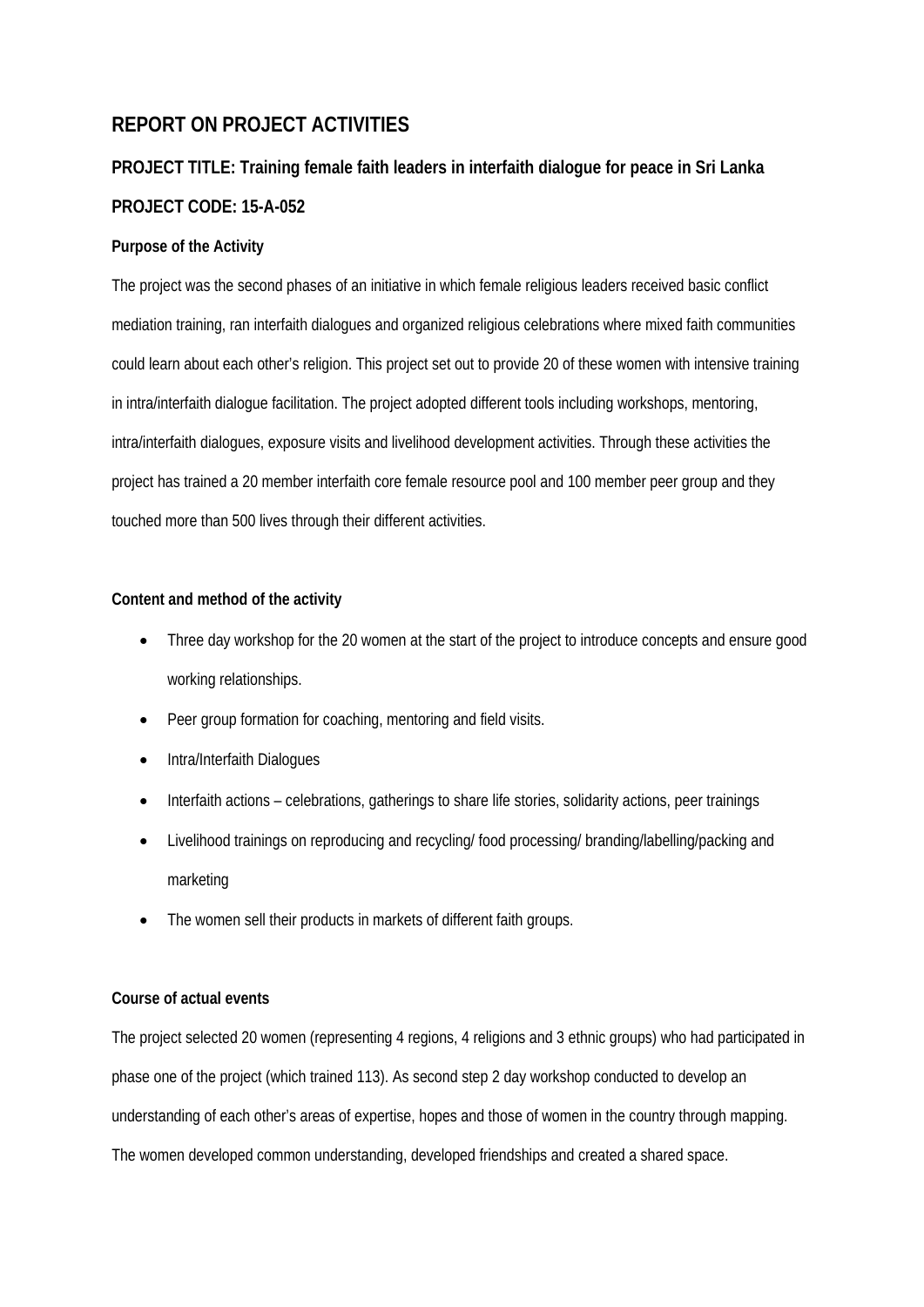Following the workshop, field officers conducted field visits to develop follow up activities. Based on the planning they were able to conduct series of intra and inter faith dialogues on basic concepts, values, beliefs, practices, symbols, dresses and celebrations of different faiths. Following interfaith dialogues they were able to start interfaith phase following series of mentoring and couching sessions and have a far greater understanding of other faiths and ethnicities. The women then passed on their learning to the communities they represented and these communities started building relationships with other faiths and ethnicities.

The women working in Colombo went to a two day workshop in Jaffna (a northern province severely affected by war) accompanied by other religious leaders. Forming WOMAN group ( interfaith) in Jaffna was significant. ( pls do see the report attached). The women visited a village called Savakkutty which had been severely affected by war but had created a women cooperative society (105 members) which was a great inspiration for all women. The women's group learnt how to making jam and other food processing to preserve the fruits and vegetables they grow under CPBRs home gardening initiative. Following the trainings they started "Interfaith woman stalls" in their weekend/handicrafts markets. It was a moment they have taken the message to wider community to spread the message that all religious and ethnic groups can work together and live together. Because of the uniqueness of 'Interfaith woman' banner most of people visited the stall to understand the concept and to know the story and their products sold out before they close the stalls. Following these events the omen in the project joined with another religious group (women religious leaders) CPBR is working with to do an exposure visit in Jaffna to build authentic and natural relationships. The women formed community organising group comprising 12 members (6 from raisng woman and 6 from Jaffna 3 villages (Colombuthurai (Christian Tamil) , Navanthurai (Islam Savakkuttu ) Hindu, Tamil) .

CPBR feel the women's group have the capacity and potential to do significant work in the ground level. They are already involved in working with war affected and other affected women which widens our possibility to reach these women.

#### **Achievements of the Activity**

- Interfaith collaborations with a strong and committed interfaith women leaders group
- Developing very strong relationship with Saila who is war widow and founded" Tarake" association. http://n-peace.net/candidate/candidate-1040 . More than 100 war widows are part of her association.